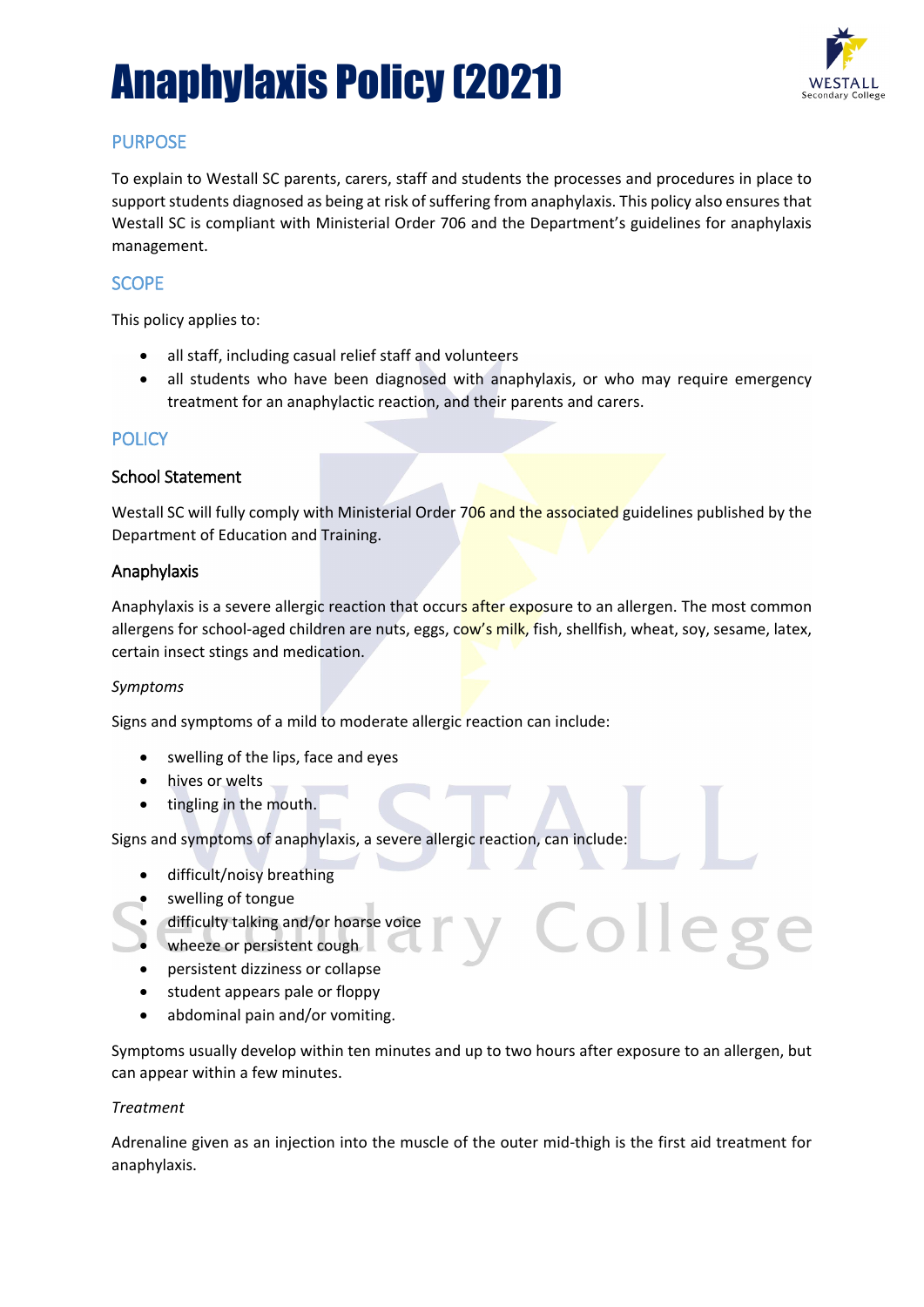

Individuals diagnosed as being at risk of anaphylaxis are prescribed an adrenaline autoinjector for use in an emergency. These adrenaline autoinjectors are designed so that anyone can use them in an emergency.

#### Individual Anaphylaxis Management Plans

All students at Westall SC who are diagnosed by a medical practitioner as being at risk of suffering from an anaphylactic reaction must have an Individual Anaphylaxis Management Plan. When notified of an anaphylaxis diagnosis, the principal of Westall SC is responsible for developing a plan in consultation with the student's parents/carers.

Where necessary, an Individual Anaphylaxis Management Plan will be in place as soon as practicable after a student enrols at Westall SC and where possible, before the student's first day.

Parents and carers must:

- obtain an ASCIA Action Plan for Anaphylaxis from the student's medical practitioner and provide a copy to the school as soon as practicable
- immediately inform the school in writing if there is a relevant change in the student's medical condition and obtain an updated ASCIA Action Plan for Anaphylaxis
- provide an up-to-date photo of the student for the ASCIA Action Plan for Anaphylaxis when that Plan is provided to the school and each time it is reviewed
- provide the school with a current adrenaline autoinjector for the student that has not expired;
- participate in annual reviews of the student's Plan.

Each student's Individual Anaphylaxis Management Plan must include:

- information about the student's medical condition that relates to allergies and the potential for anaphylactic reaction, including the type of allergies the student has
- information about the signs or symptoms the student might exhibit in the event of an allergic reaction based on a written diagnosis from a medical practitioner
- strategies to minimise the risk of exposure to known allergens while the student is under the care or supervision of school staff, including in the school yard, at camps and excursions, or at special events conducted, organised or attended by the school
- the name of the person(s) responsible for implementing the risk minimisation strategies, which have been identified in the Plan
- information about where the student's medication will be stored
- the student's emergency contact details
- an up-to-date ASCIA Action Plan for Anaphylaxis completed by the student's medical practitioner.

#### *Review and updates to Individual Anaphylaxis Plans*

A student's Individual Anaphylaxis Plan will be reviewed and updated on an annual basis in consultation with the student's parents/carers. The plan will also be reviewed and, where necessary, updated in the following circumstances:

- as soon as practicable after the student has an anaphylactic reaction at school
- if the student's medical condition, insofar as it relates to allergy and the potential for anaphylactic reaction, changes
- when the student is participating in an off-site activity, including camps and excursions, or at special events including fetes and concerts.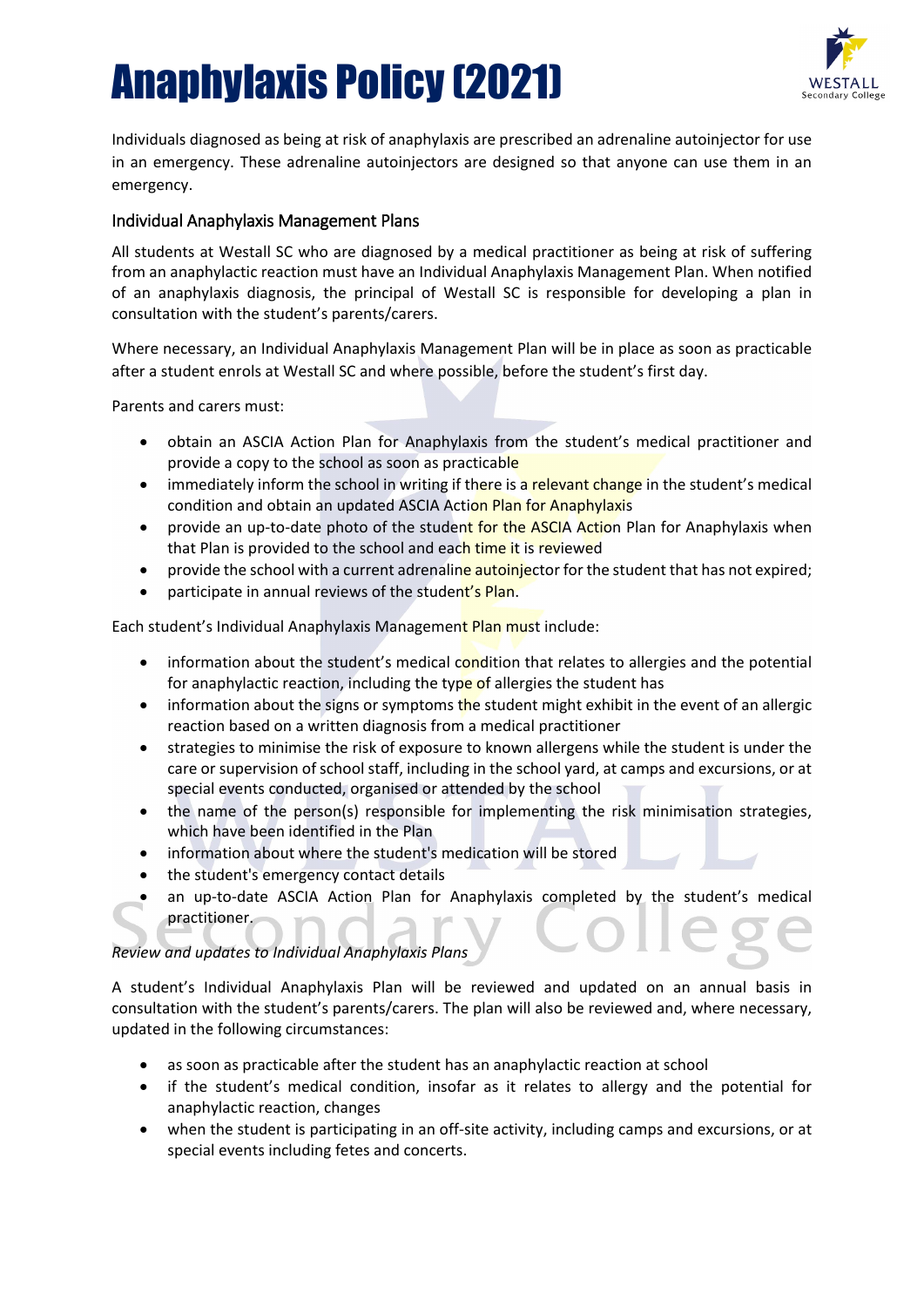

Our school may also consider updating a student's Individual Anaphylaxis Management Plan if there is an identified and significant increase in the student's potential risk of exposure to allergens at school.

#### Location of plans and adrenaline autoinjectors

A copy of each student's Individual Anaphylaxis Management Plan will be stored with their ASCIA Action Plan for Anaphylaxis at First Aid Office. Whilst some students keep their adrenaline autoinjector on their person, medication for those that do not will be stored and labelled with their name at First Aid Office, together with adrenaline autoinjectors for general use.

#### Risk Minimisation Strategies

To reduce the risk of a student suffering from an anaphylactic reaction at Westall SC, we have put in place the following strategies:

- staff and students are regularly reminded to wash their hands after eating;
- students are discouraged from sharing food
- garbage bins at school are to remain covered with lids to reduce the risk of attracting insects
- gloves must be worn when picking up papers or rubbish in the playground;
- school canteen staff are trained in appropriate food handling to reduce the risk of cross-contamination
- year groups will be informed of allergens that must be avoided in advance of class parties, events or birthdays
- a general use EpiPen will be stored at the school canteen, office and in the yard duty bag for ease of access.

#### Adrenaline autoinjectors for general use

#### [http://www.education.vic.gov.au/school/teachers/health/pages/anaphylaxisschl.aspx.](http://www.education.vic.gov.au/school/teachers/health/pages/anaphylaxisschl.aspx)]

will maintain a supply of adrenaline autoinjectors for general use, as a back-up to those provided by parents and carers for specific students, and also for students who may suffer from a first-time reaction at school.

Adrenaline autoinjectors for general use will be stored at First Aid office and labelled "general use".

The principal is responsible for arranging the purchase of adrenaline autoinjectors for general use, and will consider:

- the number of students enrolled at Example School at risk of anaphylaxis
- the accessibility of adrenaline autoinjectors supplied by parents
- the availability of a sufficient supply of autoinjectors for general use in different locations at the school, as well as at camps, excursions and events
- the limited life span of adrenaline autoinjectors, and the need for general use adrenaline autoinjectors to be replaced when used or prior to expiry.

#### Emergency Response

In the event of an anaphylactic reaction, the emergency response procedures in this policy must be followed, together with the school's general first aid procedures, emergency response procedures and the student's Individual Anaphylaxis Management Plan.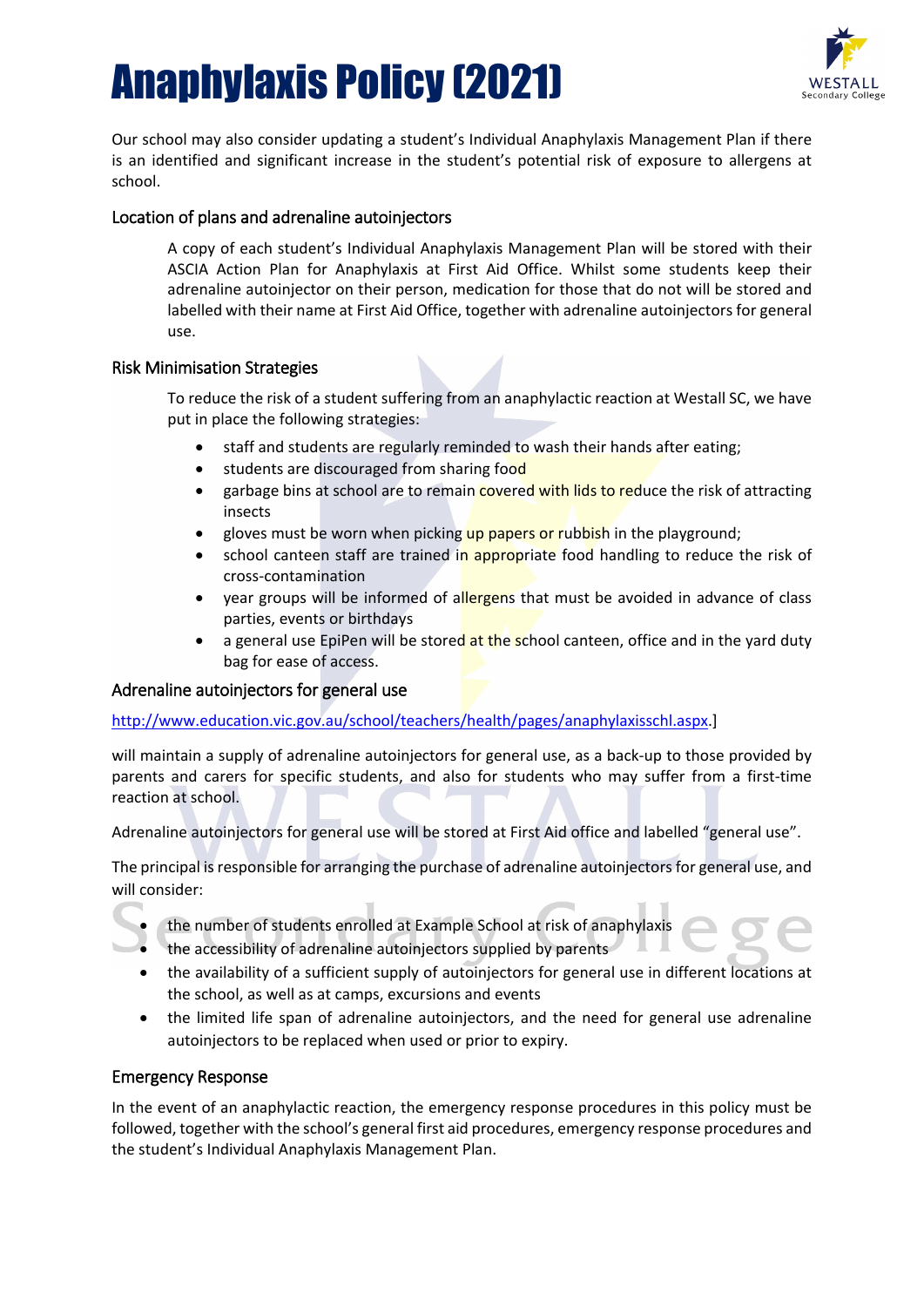

A complete and up-to-date list of students identified as being at risk of anaphylaxis is maintained by Reception/First Aid Officer and stored at First Aid Office. For camps, excursions and special events, a designated staff member will be responsible for maintaining a list of students at risk of anaphylaxis attending the special event, together with their Individual Anaphylaxis Management Plans and adrenaline autoinjectors, where appropriate.

If a student experiences an anaphylactic reaction at school or during a school activity, school staff must:

| <b>Step</b> | <b>Action</b>                                                                            |
|-------------|------------------------------------------------------------------------------------------|
| 1.          | Lay the person flat<br>٠                                                                 |
|             | Do not allow them to stand or walk<br>$\bullet$                                          |
|             | If breathing is difficult, allow them to sit<br>$\bullet$                                |
|             | Be calm and reassuring<br>$\bullet$                                                      |
|             | Do not leave them alone                                                                  |
|             | Seek assistance from another staff member or reliable student to locate the<br>$\bullet$ |
|             | student's adrenaline autoinjector or the school's general use autoinjector, and          |
|             | the student's Individual Anaphylaxis Management Plan, stored at First Aid.               |
|             | If the student's plan is not immediately available, or they appear to be<br>$\bullet$    |
|             | experiencing a first time reaction, follow steps 2 to 5                                  |
| 2.          | Administer an EpiPen or EpiPen Jr (if the student is under 20kg)                         |
|             | Remove from plastic container<br>$\bullet$                                               |
|             | Form a fist around the EpiPen and pull off the blue safety release (cap)<br>$\bullet$    |
|             | Place orange end against the student's outer mid-thigh (with or without<br>$\bullet$     |
|             | clothing)                                                                                |
|             | Push down hard until a click is heard or felt and hold in place for 3 seconds            |
|             | Remove EpiPen<br>$\bullet$                                                               |
|             | Note the time the EpiPen is administered<br>$\bullet$                                    |
|             | Retain the used EpiPen to be handed to ambulance paramedics along with the               |
|             | time of administration                                                                   |
| 3.          | Call an ambulance (000)                                                                  |
| 4.          | If there is no improvement or severe symptoms progress (as described in the ASCIA        |
|             | Action Plan for Anaphylaxis), further adrenaline doses may be administered every five    |
|             | minutes, if other adrenaline autoinjectors are available.                                |
| 5.          | Contact the student's emergency contacts.                                                |
|             |                                                                                          |

If a student appears to be having a severe allergic reaction, but has not been previously diagnosed with an allergy or being at risk of anaphylaxis, school staff should follow steps 2 - 5 as above.

[Note: If in doubt, it is better to use an adrenaline autoinjector than not use it, even if in hindsight the reaction is not anaphylaxis. Under-treatment of anaphylaxis is more harmful and potentially life threatening than over-treatment of a mild to moderate allergic reaction. Refer to page 41 of the [Anaphylaxis](http://www.education.vic.gov.au/school/teachers/health/pages/anaphylaxisschl.aspx) Guidelines].

#### Communication Plan

This policy will be available on Westall SC website so that parents and other members of the school community can easily access information about Westall SC anaphylaxis management procedures. The parents and carers of students who are enrolled at Westall SC and are identified as being at risk of anaphylaxis will also be provided with a copy of this policy.

The Daily Org/Principal is responsible for ensuring that all relevant staff, including casual relief staff and volunteers are aware of this policy Westall's procedures for anaphylaxis management. Casual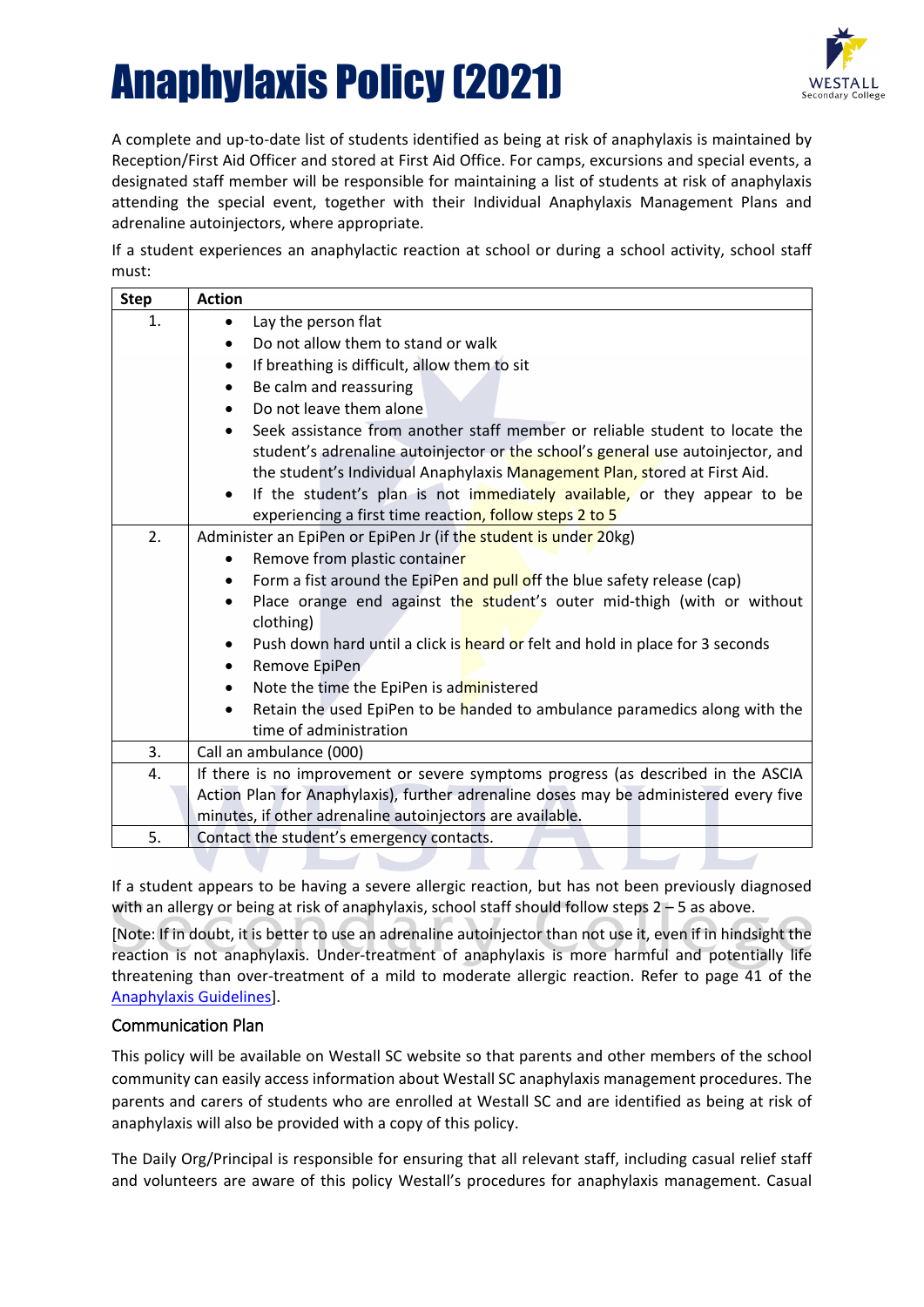

relief staff and volunteers who are responsible for the care and/or supervision of students who are identified as being at risk of anaphylaxis will also receive a verbal briefing on this policy.

#### Staff training

Staff at Westall SC will receive appropriate training in anaphylaxis management, consistent with the Department's *Anaphylaxis Guidelines*.

Staff who are responsible for conducting classes that students who are at risk of anaphylaxis attend, and any further staff that the principal identifies, must have completed:

- an approved face-to-face anaphylaxis management training course in the last three years, or
- an approved online anaphylaxis management training course in the last two years.

Westall SC uses the following training course

[Note, for details about approved staff training modules, see page 13 of the [Anaphylaxis Guidelines\]](http://www.education.vic.gov.au/school/teachers/health/Pages/anaphylaxisschl.aspx)

Staff are also required to attend a briefing on anaphylaxis management and this policy at least twice per year, facilitated by a staff member who has successfully completed an anaphylaxis management course within the last 2 years including.

Each briefing will address:

- this policy
- the causes, symptoms and treatment of anaphylaxis
- the identities of students with a medical condition that relates to allergies and the potential for anaphylactic reaction, and where their medication is located
- how to use an adrenaline autoinjector, including hands on practice with a trainer adrenaline autoiniector
- the school's general first aid and emergency response procedures
- the location of, and access to, adrenaline autoinjectors that have been provided by parents or purchased by the school for general use.

lleg

When a new student enrols at Westall SC who is at risk of anaphylaxis, the principal will develop an interim plan in consultation with the student's parents and ensure that appropriate staff are trained and briefed as soon as possible.

### FURTHER INFORMATION AND RESOURCES

School Policy and Advisory Guide:

#### o [Anaphylaxis](http://www.education.vic.gov.au/school/principals/spag/health/Pages/anaphylaxis.aspx)

- o [Anaphylaxis management in schools](http://www.education.vic.gov.au/school/teachers/health/pages/anaphylaxisschl.aspx)
- Allergy & Anaphylaxis Australia: [Risk minimisation strategies](https://edugate.eduweb.vic.gov.au/edulibrary/Schools/teachers/health/riskminimisation.pdf)
- ASCIA Guidelines: [Schooling and childcare](https://allergyfacts.org.au/allergy-management/schooling-childcare)
- Royal Children's Hospital: [Allergy and immunology](https://www.rch.org.au/allergy/about_us/Allergy_and_Immunology/)

#### REVIEW CYCLE AND EVALUATION

| Policy last reviewed       | $1st$ September 2021 |
|----------------------------|----------------------|
| Approved by                | Principal            |
| Next scheduled review date | 1st September 2022   |